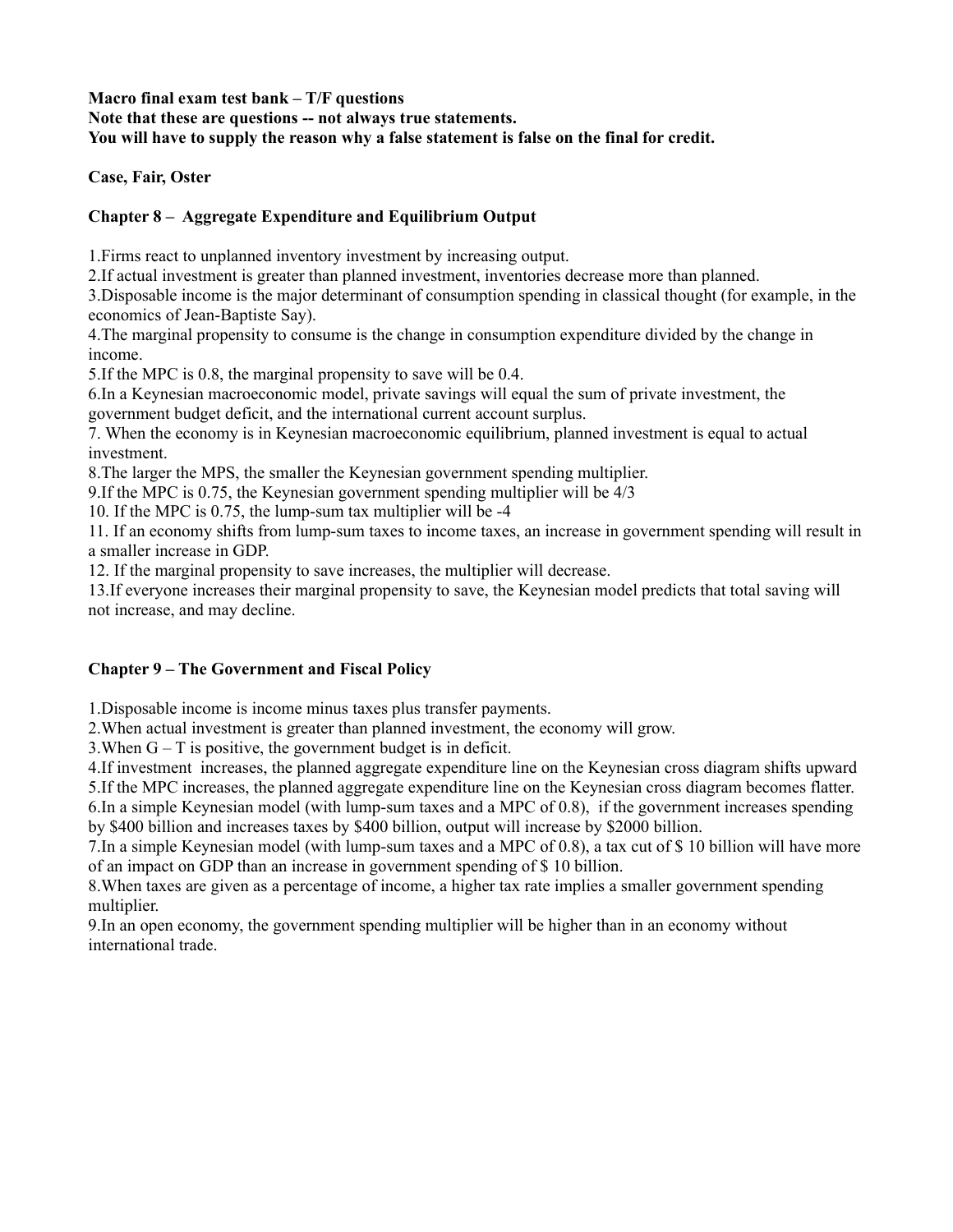#### **Chapter 10. The Money Supply and the Federal Reserve System**

1.The most important role of money is to serve as a store of value.

2.Only items defined by the government as legal tender count as M1.

3.The major problem of barter is the need for a double coincidence of wants.

4.When you take \$ 100 from your savings account and deposit it in your checking account, M1 increases.

5.When you take \$ 100 from your savings account and deposit it in your checking account, M2 stays the same

6.If a bank sells a \$ 10,000 Treasury bill to the Federal Reserve, and receives a credit in its account with the Fed, the money supply will increase by more than \$ 10,000.

7.If a bank sells a \$ 10,000 Treasury bill to the Federal Reserve, and receives a credit in its account with the Fed, the money supply will decrease by exactly \$ 10,000.

8.If a bank has liabilities of \$ 3 million and a net worth of \$ 1 million, its assets will be \$ 4 million.

9.A bank will list the mortgage loans it makes as assets.

10.A bank is said to have a "liquidity problem" when its capital is too low to cover likely losses on bad loans. 11.The Federal Reserve will act as a "lender of last resort" if a bank runs into liquidity problems.

12.The required reserve ratio is 0.25 (twenty-five percent) and a bank has \$ 800 in deposits. Its actual reserves are \$ 300, so it will have excess reserves of \_\_\_\_\_\_\_

13. The policy making body of the Federal Reserve System is known as the

14.The one Federal Reserve Bank that is automatically a member of the policy making body of the Fed is the Washington, DC bank.

15.Most \$ 100 dollar bills issued in the US are issued by the Federal Reserve Bank of Chicago.

16.The Federal Reserve is headed by the Secretary of the Treasury.

17.A decrease in the required reserve ratio will normally increase the money supply.

18.The most commonly used tool of monetary policy by the Federal Reserve system is to change the required reserve ratio.

19.An open market purchase of government securities (such as Treasury Bills) by the Fed will increase the money supply and raise the interest rate.

20.The most commonly used tool of monetary policy by the Fed is open market operations..

### **Chapter 11. The Demand for Money**

1.The rate of interest is the opportunity cost of holding money

2.More frequent switching from bonds to money will result in a higher opportunity cost of holding money and lower money management costs.

3.The optimal money balance desired will be lower if the CPI is higher.

4.The optimal money balance desired will be lower if the inflation rate is higher.

5.The optimal money balance desired will be lower if the interest rate is higher.

6.The optimal money balance desired will be lower if the level of real income is higher.

7.If people think that interest rates are above normal levels, they will want to hold bonds in anticipation of a rise in bond prices.

8.Investors will probably wish to hold bonds when interest rates are low in the hope of selling them at higher prices when interest rates increase.

9.If the money supply increases, and the price level is unchanged, interest rates will fall.

10.If the money supply and the price level both increase by 10 percent, interest rates will not change.

11.The Fed has more control over short-term interest rates than long-term interest rates.

12."Federal funds" are the interest rates charged by the Fed on its loans to commercial banks.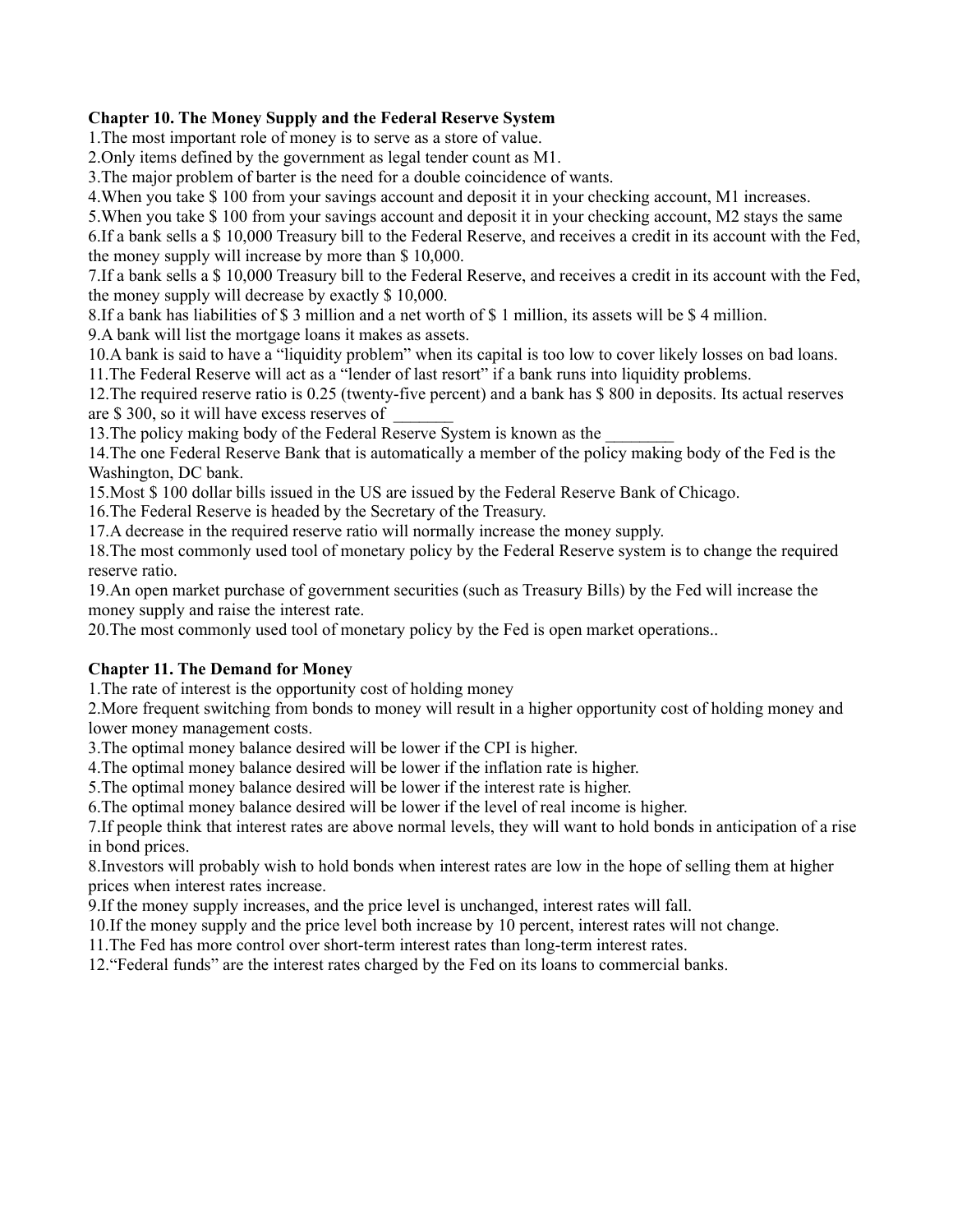### **Chapter 12. Aggregate Demand in the Goods and the Money Markets.**

1.The axes of the goods market-money market graph in Chapter 12 (the IS-LM graph) are real GDP or income on the horizontal axis and the interest rate on the vertical axis.

2.An increase in the money supply will lead to a shift down and to the right of the money-market (LM) curve. 3.The study by Gilchrist, Natalucci and Zakrajsek finds that investment spending is highly responsive to interest

rates, and will drop by more than one percent when interest rates increase by one percent.

4.The tendency for increases in government spending to cause decreases in private saving is known as the crowding out effect.

5.If investment is less responsive to changes in interest rates, the crowding-out effect will be greater, and therefore fiscal policy will be less effective in increasing GDP.

6.An decrease in government spending and an increase in investment will, unambiguously, lead to higher interest rates, according to the goods-money-market graph (IS-LM graph).

7.A policy mix of a expansionary fiscal policy and a contractionary monetary policy will, unambiguously, result in a higher interest rate.

8.A policy mix of a contractionary fiscal policy and an expansionary monetary policy, will, unambiguously, result in a lower interest rate.

9.GDP will decrease due to a movement along the aggregate demand curve when the price level rises because the increase in price level causes the demand for money to increase and hence the interest rate to rise.

10.Each point along the aggregate demand curve represents a point at which the goods market and money market are in equilibrium, given the money supply, the level of government spending, taxes and investment demand. 11.Only the goods market is in equilibrium at any point along the AD curve; the money market may or may not be in equilibrium.

12.An increase in the money supply will shift the AD curve upwards and to the right.

13.When the overall price level rises, consumption falls due to the real wealth effect.

14.An increase in taxes will shift the AD curve upwards and to the right.

15.An increase in the overall price level causes the AD curve to shift up and to the right.

### **Chapter 13. Aggregate Supply and the Equilibrium Price Level**

1.An increase in prices will cause an increase in the amount supplied, according to the AD-AS graph of chapter 13.

2.An increase in the price of a key input in production, such as oil, will cause the AS curve to shift down and to the right.

3.The long-run aggregate supply curve is vertical because wages and other input prices eventually fully adjust to changes in prices.

4.The short-run aggregate supply curve is not vertical because wages and other input prices do not fully adjust to changes in prices.

5.Rising output coupled with falling prices is called stagflation.

6.Expansionary monetary policy when the economy is operating with a good deal of excess capacity will likely result in more inflation than increase in GDP.

7.The Fed is said to be "leaning against the wind" when it raises its discount rate in response to inflation.